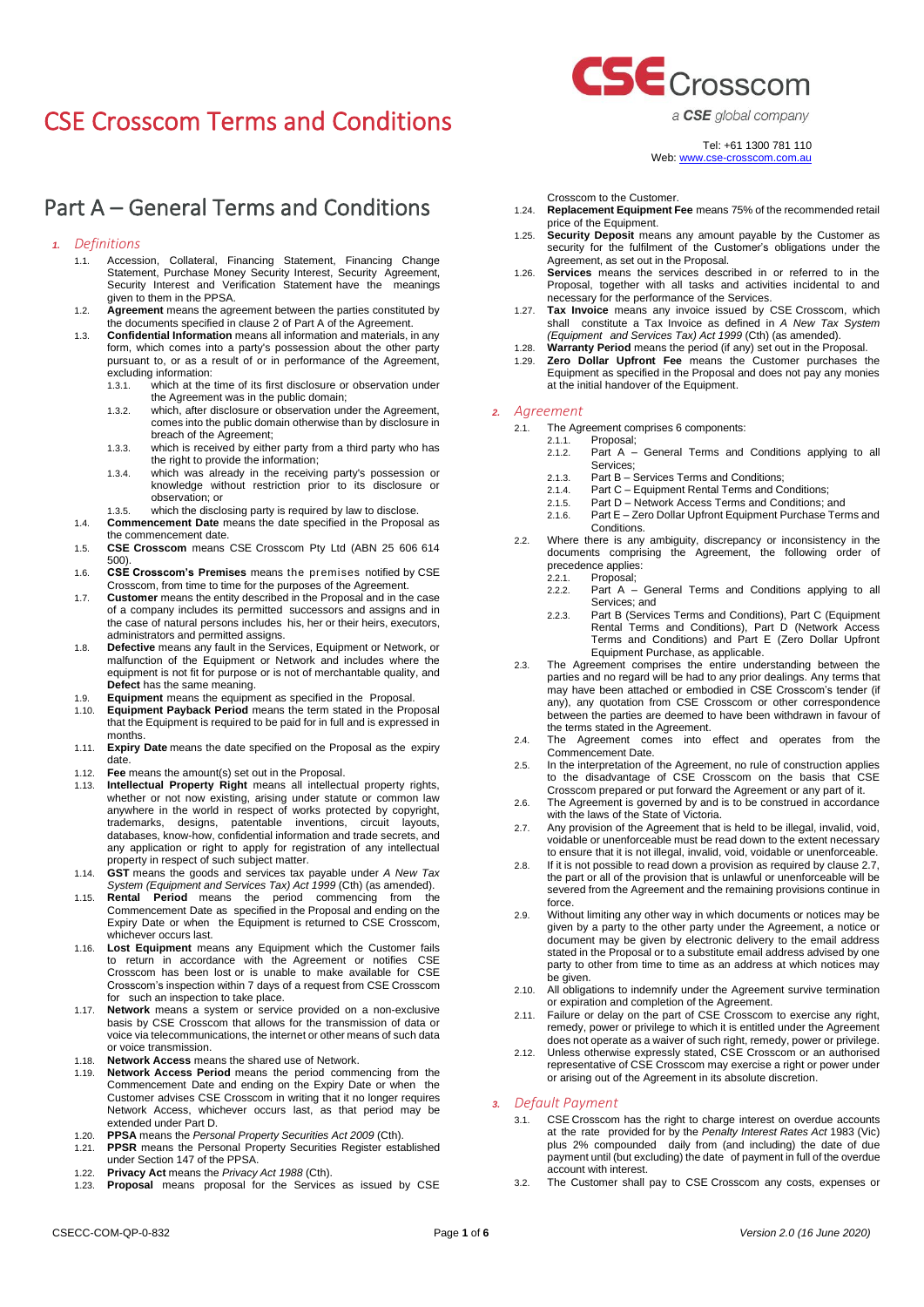losses incurred by CSE Crosscom as a result of the Customer's failure to pay to CSE Crosscom all monies outstanding from the Customer to CSE Crosscom, including, without limiting the generality of the obligations set out in the Agreement, any debt collection, mercantile agent and legal costs.

## *4. Warranties*

- 4.1. CSE Crosscom warrants that:
	- 4.1.1. the Services will be reasonably fit for purpose; and
	- 4.1.2. any Equipment is of merchantable quality, free from defect in material and workmanship and reasonably fit for the purpose for which it is designed.
- 4.2. All warranties, representations, promises, conditions or statements regarding the Services or the Equipment, whether express or implied are expressly excluded to the full extent permitted by law and the Customer expressly acknowledges that they have relied entirely on their own knowledge, skill and judgement in selecting the Services and ordering and selecting the Equipment for purchase or Rent.

#### *5. Limit of Liability*

- 5.1. CSE Crosscom shall not be liable for any loss, damage or injury of any kind whatsoever caused to the Customer, its property and/or equipment of the Customer, to any other person or to the property and/or equipment of any other person arising from or relating to:
	- 5.1.1. a failure to provide the Services;<br>5.1.2. the unavailability of the Services. 5.1.2. the unavailability of the Services, Equipment or the Network;
	-
	- 5.1.3. mechanical failure of Equipment or the Network;<br>5.1.4 any Defect in the Services or the Equipment:
	- 5.1.4. any Defect in the Services or the Equipment;<br>5.1.5. Network Access failure, disruption, disturbance, or Network Access failure, disruption,
	- discontinuance;<br>disruption or 5.1.6. disruption or discontinuance of the Australian Communications Authority Service;
	- 5.1.7. any asserted or established violation of legal requirements relating to the safe use of the Equipment;
	-
	- 5.1.8. the Customer's use or operation of the Equipment;<br>5.1.9. a failure by CSE Crosscom to deliver or supply the B a failure by CSE Crosscom to deliver or supply the Equipment or the Network Access,

except to the extent that such loss, damage or injury is caused by any breach of contract or negligence on the part of CSE Crosscom or its agents or servants.

- 5.2. The Customer shall defend, indemnify, and hold CSE Crosscom harmless for all claims for such loss, damage or injury.
- 5.3. Neither party is liable to the other for any indirect or consequential loss, including pure economic loss, loss of profit, loss of revenue or loss of use.

#### *6. Price*

Any price or amount specified in the Proposal, including the Fee are:

- 6.1. expressed in Australian dollars; 6.2. inclusive of GST, stamp duty, levies and any other applicable taxes
- unless otherwise expressly stated in writing; and 6.3. exclusive of delivery and installation costs unless otherwise expressly
- stated in the Proposal.

# *7. Intellectual Property*

- 7.1. All Intellectual Property Rights subsisting in the Services, Equipment or Network Access, designs, materials, documents, specifications or methods of working created under the Agreement or otherwise by or on behalf of CSE Crosscom for the purposes of the Equipment or Network Access, is and remains the property of CSE Crosscom.
- 7.2. Each party retains ownership of its Intellectual Property which was in existence prior to the date of the Proposal and which was not created in connection with the Agreement.
- 7.3. CSE Crosscom grants to the Customer a non-exclusive, royalty-free licence to use the CSE Crosscom intellectual property solely for purpose of using the Equipment or Network Access.
- 7.4. The Customer must not infringe any Intellectual Property Right of CSE Crosscom and indemnifies CSE Crosscom for any such infringement.

# *8. Confidentiality*

Each party must not disclose or otherwise make available any Confidential Information of the other party to any other person without the prior written consent of the other party.

### <span id="page-1-0"></span>*9. Termination Generally*

Without limiting any other termination rights under the Agreement, a party can, without prejudice to any other rights and remedies it has



a CSE global company

Tel: +61 1300 781 110 Web[: www.cse-crosscom.com.au](http://www.cse-crosscom.com.au/) 

under the Agreement, terminate the Agreement prior to the Expiry Date (if applicable) in whole or part with immediate effect by notice in writing if the other party:

- 9.1.1. is in breach of any term of the Agreement;<br>9.1.2. being an individual. commits an act of bar
- being an individual, commits an act of bankruptcy, becomes a bankrupt, executes a deed of assignment or deed of arrangement under Part 10 of the *Bankruptcy Act 1966* (Cth) as amended or a creditor accepts a composition under that Act or any analogous overseas law;
- 9.1.3. being a corporation (other than for the purpose of a reconstruction or amalgamation):<br>9.1.3.1. is the subject of a co
	- is the subject of a compromise or arrangement with its creditors;
	- 9.1.3.2. in respect of property of which a receiver or a receiver and manager is appointed; or
	- 9.1.3.3. in respect of which a provisional liquidator or liquidator is appointed.
- 9.2. If the Agreement is terminated pursuant to claus[e 9](#page-1-0) of Part A, if the other party is CSE Crosscom, CSE Crosscom is entitled to any costs, expenses or losses incurred by CSE Crosscom as a result of the termination under claus[e 9](#page-1-0) of Part A of the Agreement.

### *10. Personal Property Securities Act 2009 (CTH)*

- 10.1. The Agreement constitutes a Security Agreement for the purposes of the PPSA and a Purchase Money Security Interest is taken by CSE Crosscom in the Equipment, including, but not limited to, all other present and after-acquired property.
- 10.2. The Customer undertakes to:
	- 10.2.1. sign any further documents and/or provide further information, such information to be complete, accurate and up to date in all respects which CSE Crosscom may reasonably require to register a Financing Statement or Financing Change Statement on the PPSR;
	- 10.2.2. indemnify, and upon demand, reimburse CSE Crosscom for all expenses incurred in registering a Financing Statement or Financing Change Statement on the PPSR; and
	- 10.2.3. give CSE Crosscom not less than 14 days' prior written notice of any proposed change in the Customer's details, including but not limited to, changes in address, facsimile number, or business practice.
- 10.3. Unless otherwise agreed to in writing by CSE Crosscom, the Customer waives its right to receive a Verification Statement in accordance with section 157(3) of the PPSA.
- 10.4. Pursuant to section 275(6) of the PPSA, the Customer agrees it will not disclose to an interested person information pertaining to CSE Crosscom's Purchase Money Security Interest without prior approval of CSE Crosscom.
- 10.5. Pursuant to section 115 of the PPSA, the Customer agrees, to the extent permitted by law, that it shall have no rights under Chapter 4 (Enforcement of security interests) to receive:<br>10.5.1 a notice of removal of Accession:
	- 10.5.1. a notice of removal of Accession;<br>10.5.2. a notice of enforcing Security In
	- a notice of enforcing Security Interests in accordance with land law decisions;
	- 10.5.3. a notice of disposal of Collateral;
	- 10.5.4. a statement of account where there is no disposal of Collateral; and
	- 10.5.5. a notice of retention of Collateral.

#### *11. Force Majeure*

CSE Crosscom shall not be liable for default or failure in performance of obligations pursuant to the Agreement resulting directly or indirectly from acts of god, civil or military authority, acts of public enemy, war, accidents, fires, explosions, earthquakes, floods, the elements, strikes, industrial disputes, shortage of suitable parts, components, materials or any other cause beyond the reasonable control of CSE Crosscom.

### *12. Access and Safety*

- 12.1. If the Customer requires access to the CSE Crosscom Premises in connection with the performance of the Agreement, CSE Crosscom will, subject to its usual security requirements, permit the Customer and its personnel reasonable access to the premises at such times as may be reasonably necessary to enable the Customer to perform its obligations under the Agreement.
- 12.2. When the Customer enters the CSE Crosscom Premises, the Customer must, and must ensure that its personnel, use their best endeavors to:
	- 12.2.1. protect people and property;
	- 12.2.2. prevent nuisance and unnecessary noise and disturbance;
	- 12.2.3. act in a safe and lawful manner and comply with the safety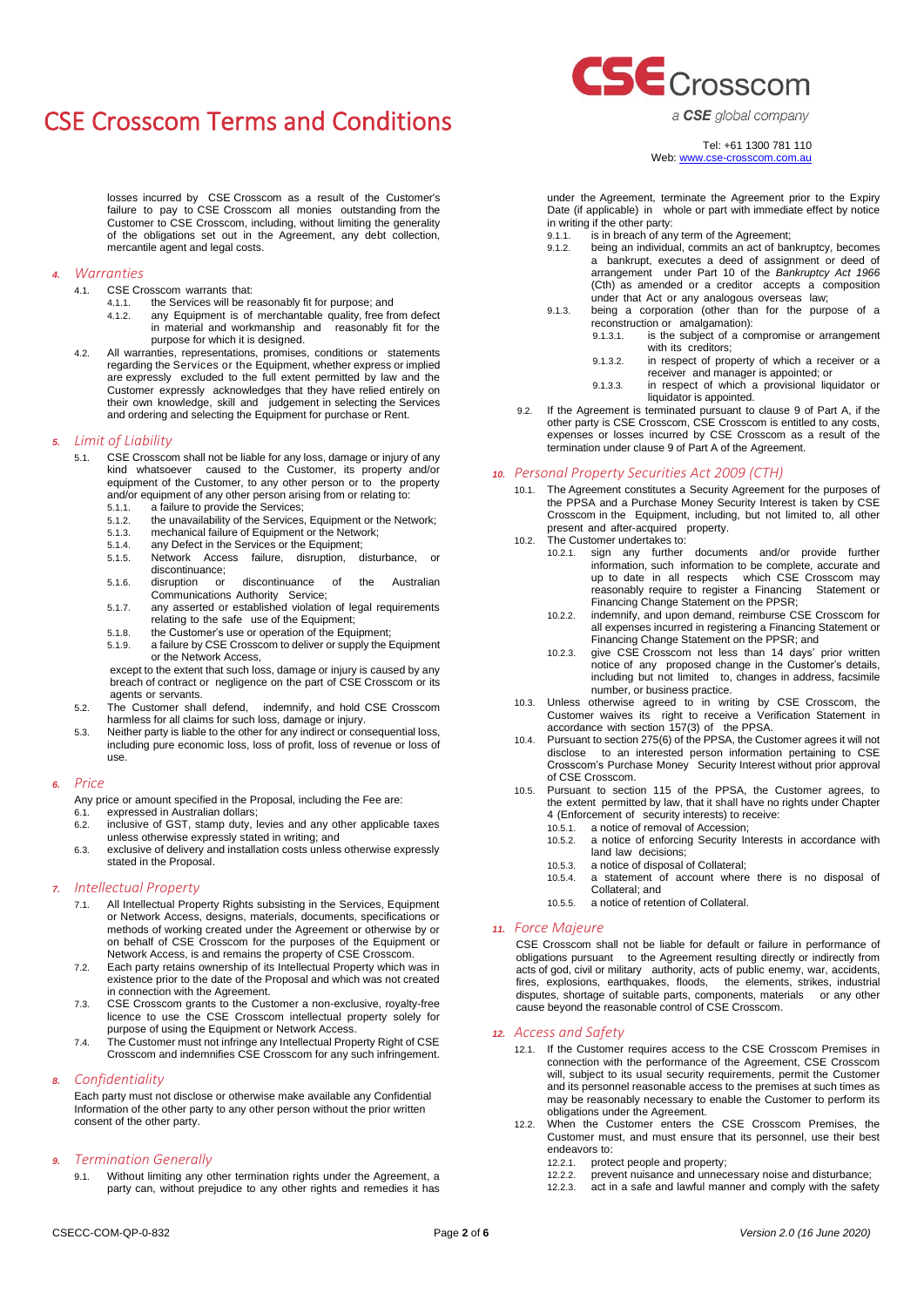standards and policies of the CSE Crosscom (as notified to the Customer); and

12.2.4. comply with all applicable work, health and safety laws.

#### *13. Credit Reporting and the Privacy Act*

- 13.1. The Customer acknowledges that CSE Crosscom may utilise any sources which it considers necessary in determining whether or not to provide the Equipment to the Customer on credit or at all, including obtaining a report from a credit reporting agency or the PPSR which report may include personal credit information about the Customer.
- 13.2. The Customer agrees that for the purposes of the Privacy Act and generally CSE Crosscom may give to PPSR or a credit reporting agency information including, but not limited to:
	- 13.2.1. about the Customer or otherwise concerning the agreement between CSE Crosscom and the Customer pursuant to the Agreement;
	- 13.2.2. that CSE Crosscom is (if it is the case) a current credit provider to the Customer;
	- 13.2.3. details of payments overdue more than 60 days and for which collection has commenced;
	- 13.2.4. details of payments no longer overdue;<br>13.2.5. details of cheques drawn by the Custo
	- details of cheques drawn by the Customer which have been dishonoured; or
	- 13.2.6. advice that credit provided to the Customer by CSE Crosscom or other obligation of the Customer to CSE Crosscom has been paid or discharged.
- 13.3. The Customer authorises CSE Crosscom to give, or seek from, any credit providers that may be named in a:<br>13.3.1. credit report;
	- credit report;
	- 13.3.2. PPSR; or
	- 13.3.3. credit reporting agency report,

information that credit providers are permitted to give or receive under the Privacy Act.

### *14. Dispute Resolution*

If any dispute arises between CSE Crosscom and the Customer in relation to any transaction which is subject to the Agreement or the terms of the Agreement, either party may give written notice of the existence of such dispute and each party must appoint a senior employee of that party to promptly meet and engage in good faith discussions with the objective of resolving the dispute by agreement. If a dispute cannot be resolved by good faith discussions, the dispute shall be settled by the competent court in the State of Victoria.

#### *15. Representations and Implied Terms*

The Customer acknowledges that neither CSE Crosscom nor any person acting or purporting to act on its behalf has made any representations, warranties or statements other than those embodied in the Agreement. To the extent permitted by law, any condition or warranty (including, without limitation, any implied warranty of merchantability, acceptable quality or fitness for a particular purpose) which would otherwise be implied in any contract between CSE Crosscom and the Customer is hereby excluded.

### *16. Proportionate Liability*

The parties agree that, to the extent permitted by law, the operation of Part IVAA of the *Wrongs Act 1958* (Vic), and any similar legislation in the jurisdiction in which the Services are being provided, is excluded in relation to all and any rights. obligations and liabilities under the Agreement whether such rights, obligations or liabilities are sought to be enforced as a breach of contract or a claim in tort or otherwise at law or in equity.

### *17. Insurances*

- 17.1. The Customer is required to insure and maintain insurance cover for the Equipment delivered to it or in its possession for full market value where the Equipment is under a Rent Period or Equipment Payback Period until such time as the Equipment ownership and title has transferred to the Customer by way of payment in full.
- 17.2. The Customer shall whenever requested by CSE Crosscom produce evidence of the currency of the insurance policies in accordance with clause 17.1.

#### *18. No Offset*

The Customer shall not withhold any payments due under this Agreement in order to offset payments due (or to become due) to the Customer pursuant to this Agreement unless such withholding is mutually agreed to by the Parties



a CSE global company

Tel: +61 1300 781 110 Web[: www.cse-crosscom.com.au](http://www.cse-crosscom.com.au/) 

in writing or is provided for in the final ruling of a court. Any required adjustment to payments due hereunder will be made as a subsequent invoice.

#### *19. Operation*

The Customer must at all times conform to the provisions and requirements of the *Radiocommunications Act 1992* (Cth), the *Telecommunications Act 1997* (Cth), the Australian Communications and Media Authority and the Commonwealth of Australia Department of Transport and Communications standards and regulations for the use of frequencies; and any other relevant legislation or regulations that govern the use of the Services and Equipment provided, as are amended and enacted from time to time

# Part B – Services Terms and Conditions

- Part B applies to all Services except for those Services which include:
- (a) Rental Equipment Part C;
- (b) Provision by CSE Crosscom Network Access see Part D; and
- (c) Services provided under a Zero Dollar Upfront arrangement see Part E.

### *1. Prices and Payment*

- 1.1. Subject to receipt of a valid Tax Invoice in the form proposed by CSE Crosscom, the Customer will pay CSE Crosscom the Fee by electronic funds transfer no later than 30 days from the date when CSE Crosscom issues the tax invoice, unless stated otherwise in the Proposal.
- 1.2. Neither part nor the whole of any invoiced value shall be withheld from CSE Crosscom due to non-payment to the Customer by the Customer's client, or any other reason.

#### *2. Delivery of Equipment*

- 2.1. Where the Services include the purchase of Equipment, delivery of the Equipment occurs when the Equipment leaves CSE Crosscom's Premises, unless specified in the Proposal.
- 2.2. If CSE Crosscom determines that it is or may be unable to deliver the Equipment within a reasonable time or at all the Proposal may be cancelled by CSE Crosscom and in the event of cancellation, the Customer shall be entitled to a refund of any portion of the Fee already paid, but shall not have any claim against CSE Crosscom for any damage, loss, cost or expense whatsoever.
- 2.3. A carrier's docket, signed by CSE Crosscom, or the collection of the Equipment by or on behalf of the Customer from CSE Crosscom's Premises shall be conclusive evidence of Delivery.

### *3. Ownership and Risk*

Title in and ownership of any Equipment purchased by the Customer passes to the Customer upon payment by the Customer to CSE Crosscom of all amounts owing by the Customer to CSE Crosscom on any account.

#### <span id="page-2-0"></span>*4. Defective Services*

- 4.1. During any Warranty Period, the Customer may by a notice in writing to CSE Crosscom advise it when it considers that the Services are Defective.
- 4.2. Any notice issued by the Customer under claus[e 4](#page-2-0) of Part B must state the reasons for the Customer's opinion.
- <span id="page-2-1"></span>4.3. Upon notice from the Customer, CSE Crosscom may elect to either:
	- 4.3.1. reperform or replace the Services or relevant part of the Services (as the case may be);
	- 4.3.2. perform such rectification works as are necessary; or
	- 4.3.3. deny that the Services are Defective.
- 4.4. Except as expressly nominated by CSE Crosscom in clause [4.3](#page-2-1) of Part B, CSE Crosscom is not liable for any cost, loss or expense arising from or in connection with Defective Services.
- 4.5. CSE Crosscom shall make available the manufacturer's warranty of the Equipment or product (if any) to the Customer.
- 4.6. If the Customer requires the Equipment or product (if any) to be repaired or replaced under warranty, then the Customer shall return the Equipment to CSE Crosscom.

#### <span id="page-2-2"></span>*5. Termination*

The Customer may terminate the Agreement prior to completion of the Services, but after any minimum term specified in the Proposal, subject to providing CSE Crosscom thirty (30) days written notice of intention to terminate. CSE Crosscom may claim, in its sole and absolute discretion, the costs, losses and expenses incurred by CSE Crosscom as a result of termination under claus[e 5](#page-2-2) of Part B.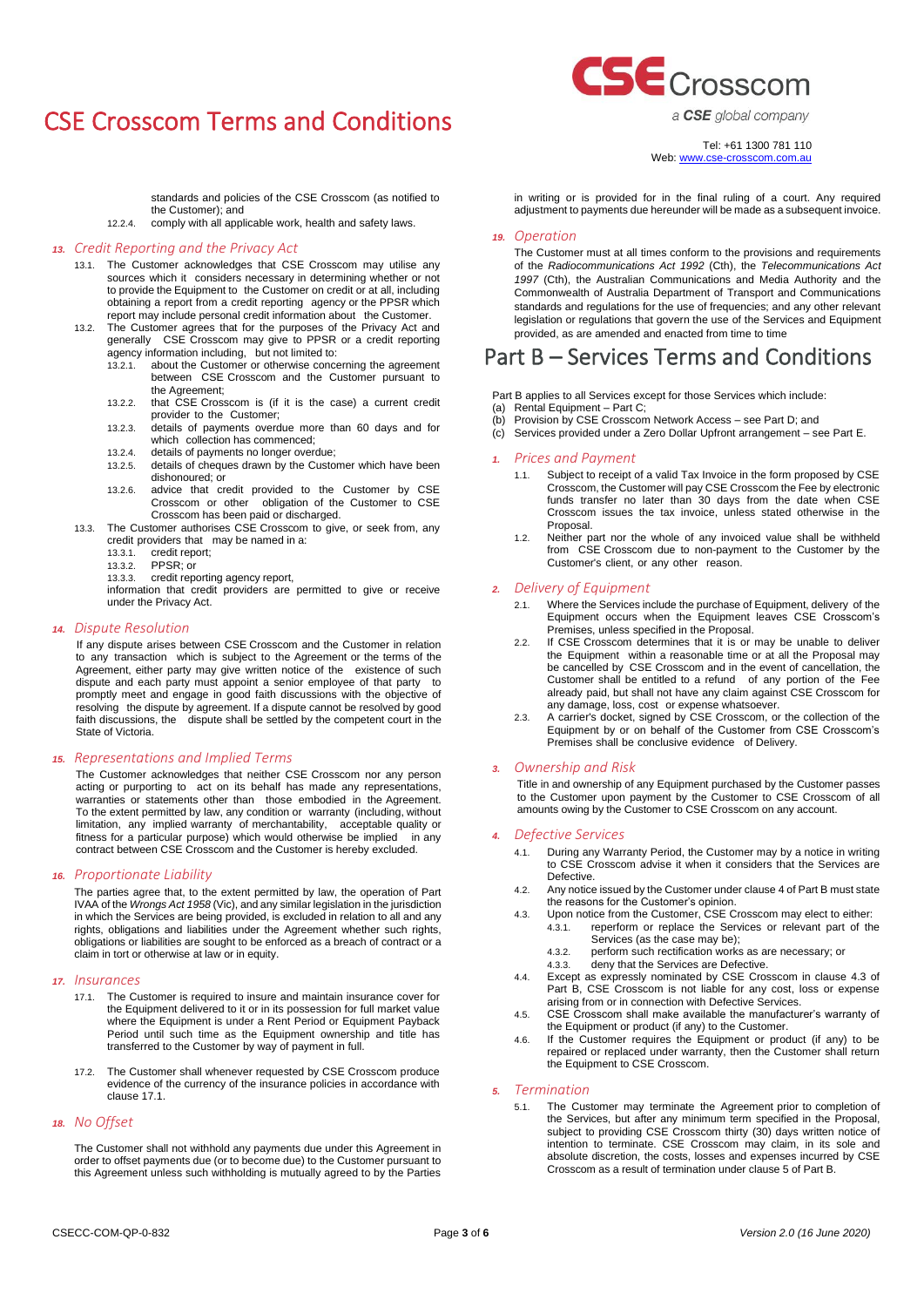<span id="page-3-0"></span>5.2. CSE Crosscom may terminate the Agreement at any time with immediate effect, by giving written notice to the Customer. The Customer will have no entitlement or claim against CSE Crosscom in relation to or arising out of any termination under claus[e 5.2](#page-3-0) of Part B.

# Part C – Equipment Rental Terms and **Conditions**

If the Services include the Rental of Equipment to the Customer, Part C applies.

# *1. Prices and Payment*

- 1.1. In consideration of the Rental of the Equipment, the Customer shall pay without offset the Fee.
- 1.2. Unless otherwise agreed in writing the amount of the Fee and any applicable Security Deposit payable is specified in the Proposal.
- 1.3. Any increase in the rate or number of the taxes shall be paid by the Customer to CSE Crosscom by way of additional fees. The Customer shall receive the benefit of any reduction in the taxes.
- 1.4. The Fee shall be paid in the manner and at the time specified in the Proposal. If the Proposal does not specify payment terms, payment of the Fee shall be paid 30 days from the date the invoice is rendered for the Fee by CSE Crosscom for that previous month.
- 1.5. CSE Crosscom may in its sole discretion require the payment of a Security Deposit prior to Delivery of the Equipment which shall be held by CSE Crosscom as security for payment of the Fee and other amounts due from the Customer to CSE Crosscom for the performance of the Customer's obligations under the Agreement, and against any damages caused to the Equipment by the Customer.
- 1.6. The Security Deposit will be returned to the Customer within seven (7) days of the termination of the Agreement less any offset as provided for under the Agreement.
- 1.7. Neither part nor the whole of any invoiced value shall be withheld from CSE Crosscom due to non-payment to the Customer by the Customer's client, or any other reason.

# *2. Obligations of Customer During Rental Period*

- 2.1. During the Rental Period, the Customer must:<br>2.1.1. assume complete responsibility for assume complete responsibility for control of the physical
	- operation of Equipment; 2.1.2. comply with all legal requirements relating to the safe use of the Equipment, including compliance with any safety
	- guidelines and/or instructions provided by CSE Crosscom; 2.1.3. exercise care to prevent damage to or destruction or loss of Equipment (including ensuring the secure lock-up of the Equipment) and in the event of the loss or destruction of, or damage to, Equipment or its becoming non-functional by reason of the neglect or default of the Customer then, the Customer shall pay the Replacement Equipment Fee; and
	- 2.1.4. permit CSE Crosscom upon request to inspect Equipment at all reasonable times.
- <span id="page-3-1"></span>2.2. The Customer must not:
	- 2.2.1. make any additions or alterations to the Equipment without the written consent of CSE Crosscom;
	- 2.2.2. remove, obscure or deface any identifying mark, label or device on the Equipment or any part thereof;
	- 2.2.3. allow the Equipment to be used by any unauthorised person; 2.2.4. abandon the Equipment;
	- 2.2.5. purport or attempt to sell or on-rent the Equipment; dispose of, charge or encumber the Equipment; or assign the Customer's rights to the Equipment, without CSE Crosscom's prior written consent (which consent may be withheld by CSE Crosscom in its sole and absolute discretion) and without immediately accounting to CSE Crosscom for any amounts owing by the Customer to CSE Crosscom in respect of the Equipment.
- 2.3. If, despite clause [2.2](#page-3-1) of Part C, the Customer supplies any of the Equipment to any person, the Customer agrees that:
	- the Customer holds the proceeds of the resupply of the Equipment on trust for and as agent for CSE Crosscom immediately when they are receivable or are received;
	- 2.3.2. The Customer must pay the amount of the proceeds of resupply to CSE Crosscom immediately when they are received or pay those proceeds into an account with a bank or financial institution or deposit taking institution as trustee for CSE Crosscom; and
	- 2.3.3. if the Customer fails to pay for the Equipment within the



a CSE global company

Tel: +61 1300 781 110 Web[: www.cse-crosscom.com.au](http://www.cse-crosscom.com.au/) 

period of credit (if any) extended by CSE Crosscom to the Customer, CSE Crosscom may recover possession of the Equipment at any place owned, possessed, occupied or controlled by the Customer and the Customer agrees that CSE Crosscom has an irrevocable licence to do so without incurring liability to the Customer or any other person.

# *3. Maintenance of Equipment*

- 3.1. During the Rental Period the Customer shall maintain the Equipment in accordance with maintenance standards prescribed by CSE Crosscom from time to time.
- 3.2. The Customer shall immediately advise CSE Crosscom of any damage to, or Defect in, the Equipment and shall not permit any person not authorised by CSE Crosscom to repair or maintain Equipment, other than to replace batteries and only with those batteries supplied by CSE Crosscom.
- 3.3. At the request of CSE Crosscom or upon the Equipment becoming non-functional or Defective the Customer shall, at the Customer's expense, deliver the Equipment to CSE Crosscom or CSE Crosscom's authorised agent, for adjustment, maintenance, service or repair.
- 3.4. If Equipment having been maintained by CSE Crosscom in accordance with clause 3 of Part C remains Defective, the Equipment shall be returned immediately to CSE Crosscom and exchanged for similar Equipment which shall be rented pursuant to the Agreement as though it had been the original Equipment.
- 3.5. The Customer must not connect accessories or other equipment which are not supplied by CSE Crosscom to the Equipment.

### <span id="page-3-2"></span>*4. Return of Equipment*

- Upon the completion of the Rental Period or the earlier termination of the Agreement howsoever arising, the Customer shall return the Equipment in a clean and usable condition to CSE Crosscom's Premises.
- 4.2. If the Customer returns the Equipment in a worse condition than can be accounted for by fair wear and tear, CSE Crosscom may charge the Customer for cleaning, reconditioning, renewing or replacing the Equipment as it considers necessary.
- 4.3. In the event that the Customer does not return the Equipment in accordance with clause [4](#page-3-2) [of Part C,](#page-3-2) the obligation to pay the Fee shall continue until such time as the Equipment is returned to CSE Crosscom's Premises.

# *5. Ownership and Risk*

- 5.1. Title and ownership in the Equipment shall at all times remain with CSE Crosscom.
- 5.2. The Customer is responsible for any loss or damage caused to the Equipment during the Rental Period and will indemnify CSE Crosscom against any loss of or damage to the Equipment whatsoever regardless of whether or not the Customer has obtained and maintained insurance in respect of the Equipment.
- 5.3. If the Equipment becomes Lost Equipment, CSE Crosscom may at its sole discretion invoice the Customer for the Replacement Equipment Fee. The Fee for the item of Lost Equipment will continue to accrue until the Customer pays the Replacement Equipment Fee.

### *6. Delivery*

- 6.1. Delivery of the Equipment occurs when the Equipment leaves CSE Crosscom's Premises.
- All transport of Equipment during the Rental Period is at the Customer's own risk and the Customer must ensure that it has sufficient insurance cover for any loss that occurs during such transportation.
- 6.3. Where CSE Crosscom arranges the transport of the Equipment during the Rental Period:
	- 6.3.1. it does so as agent only for the Customer and accepts no responsibility or liability in respect of such transport arrangements;
	- 6.3.2. the Customer shall be responsible for payment of all
	- expenses associated with the transport arrangements.
- 6.4. If CSE Crosscom determines that it is or may be unable to deliver the Equipment within a reasonable time or at all the Proposal may be cancelled by CSE Crosscom and in the event of cancellation, the Customer shall be entitled to a refund of any portion of the Fee already paid and the return of any Security Deposit paid, but shall not have any claim against CSE Crosscom for any damage, loss, cost or expense whatsoever.
- 6.5. A carrier's docket, signed by CSE Crosscom, or the collection of the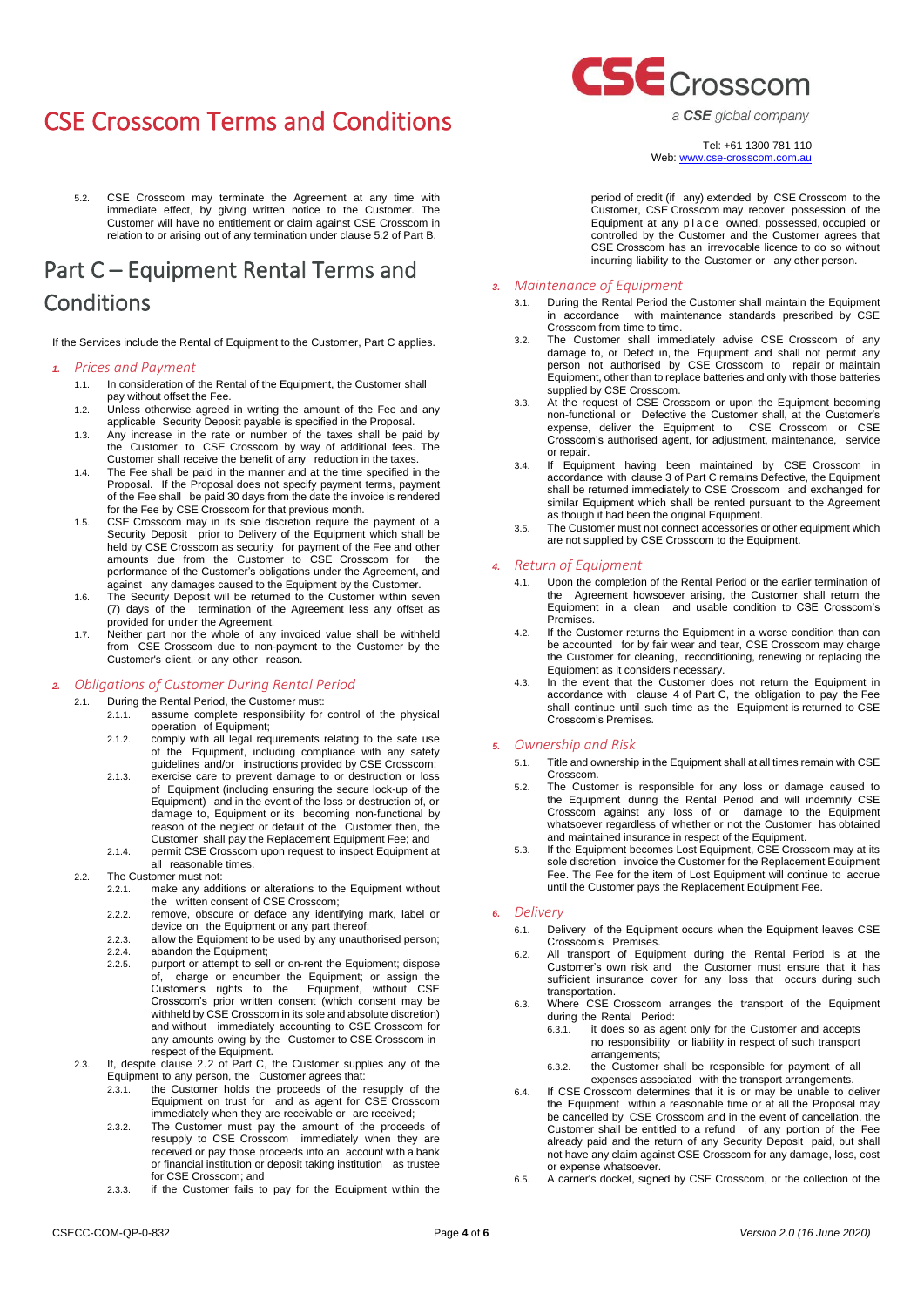

a CSE global company

Tel: +61 1300 781 110

Equipment by or on behalf of the Customer from CSE Crosscom's Premises shall be conclusive evidence of Delivery.

- *7. Cancellation*
	- 7.1. The Customer may cancel part or all of an order prior to Delivery of the Equipment, the subject of the Proposal.
	- 7.2. In the event of cancellation under clause [7.1 of Part C,](#page-4-0) the Customer shall pay to CSE Crosscom its direct costs resulting from the cancellation.

#### <span id="page-4-1"></span>*8. Termination*

- 8.1. The Customer may terminate the Agreement prior to the Delivery of the Equipment or during the Term, but after any minimum term specified in the Proposal, subject to providing CSE Crosscom thirty (30) days written notice of intention to terminate. CSE Crosscom may claim, in its sole and absolute discretion, the costs, losses and expenses incurred by CSE Crosscom as a result of termination under claus[e 8](#page-4-1) of Part C.
- <span id="page-4-2"></span>8.2. CSE Crosscom may terminate the Agreement at any time with immediate effect, by giving written notice to the Customer. The Customer will have no entitlement or claim against CSE Crosscom in relation to or arising out of any termination under claus[e 8.2](#page-4-2) of Part C.
- 8.3. In the event the Agreement is terminated by the Customer prior to the Expiry Date (but after any minimum term specified in the Proposal), the Customer shall pay to CSE Crosscom:
	- 8.3.1. a sum equivalent to the pro-rata Fee at the prevailing rate applicable to the amended term of the Agreement, for the period between the Commencement Date and the date the Equipment is wholly returned to CSE Crosscom; and
	- 8.3.2. a cancellation fee equivalent to one week's Fee.
- 8.4. The Customer may request in writing to CSE Crosscom to terminate the Agreement during any minimum term specified in the Proposal and CSE Crosscom, may in its sole and absolute discretion, agree to such termination request, and if so agreed the Customer must pay to CSE Crosscom the balance of the Fee due for the remainder of the minimum term Rental Period as a consequence of such termination.

#### *9. Term*

The term of Part C of the Agreement shall be for the Rental Period unless terminated earlier in accordance with clause 9 of Part A or Clause 7 or 8 of Part C.

# Part D – Network Access Terms and **Conditions**

If the Services include the provision of Network Access by CSE Crosscom, then Part D applies.

#### *1. Prices and Payment*

- 1.1. In consideration of CSE Crosscom granting Network Access, the Customer must pay to CSE Crosscom the Fee specified in the Proposal.
- 1.2. Unless otherwise agreed in writing the amount of the Fee and any applicable Security Deposit payable is specified in the Proposal.
- 1.3. Any increase in the rate or number of the taxes shall be paid by the Customer to CSE Crosscom by way of additional fees. The Customer shall receive the benefit of any reduction in the taxes.
- <span id="page-4-6"></span>1.4. The Customer shall pay the Fee in advance within 30 days from the date the invoice is rendered for the Fee by CSE Crosscom for that forthcoming month, unless specified in the Proposal.
- <span id="page-4-3"></span>1.5. CSE Crosscom may in its sole discretion require the payment of a Security Deposit prior to Network Access which shall be held by CSE Crosscom as security for payment of the Fee and other amounts due from the Customer to CSE Crosscom for the performance of the Customer's obligations under the Agreement, and against any damages caused to the Network by the Customer.
- 1.6. The Security Deposit will be returned to the Customer within seven (7) days of the termination of the Agreement less any deduction as provided for by clause [1.1](#page-4-3) of Part D of the Agreement.
- 1.7. Neither part nor the whole of any invoiced value shall be withheld from CSE Crosscom due to non-payment to the Customer by the Customer's client, or any other reason.

## *2. Fee Review*

The Fee shall be subject to review by CSE Crosscom once each calendar

# Web[: www.cse-crosscom.com.au](http://www.cse-crosscom.com.au/)

year, unless specified in the Proposal, and CSE Crosscom may vary the Fee, in its sole and absolute discretion, by giving 14 days' written notice to the Customer.

#### <span id="page-4-0"></span>*3. Automatic Renewal*

For the purposes of Network Access only, the Agreement will be automatically renewed on a month to month basis at the end of the initial Network Access Period, unless terminated pursuant to the Agreement.

#### *4. Operation*

During the Network Access Period, the Customer must all at times conform to the provisions and requirements of the *Radiocommunications Act 1992*  (Cth), the *Telecommunications Act 1997* (Cth), the Australian Communications and Media Authority and the Commonwealth of Australia Department of Transport and Communications standards and regulations for the use of frequencies; and any other relevant legislation or regulations that govern the use of the Services and Equipment, as are amended and enacted from time to time.

# *5. Network Access*

- In the event of a Defect or a system failure in relation to the Network Access, including any failure of communications for any reason, CSE Crosscom will use all reasonable endeavours to repair the Defect and reinstate communications with a minimum service time.
- 5.2. CSE Crosscom is not liable to the Customer for any service time, quality of radio signals or any interference in relation to the Network and any costs, loss, expenses or damage arising from or in connection with Network Access for any reason whatsoever.
- 5.3. Where there is a change in law or policy regarding Network Access from any governmental authority or regulator or any Network owner, which results in CSE Crosscom no longer having access to the Network, CSE Crosscom may terminate the Agreement pursuant to clause [7.2](#page-4-4) of Part D.
- <span id="page-4-5"></span>5.4. The Customer must not use or access the Network in a way which is not intended or considered fair and appropriate use. If CSE Crosscom considers in its sole and absolute discretion that the Customer has misused its Network Access, CSE Crosscom may terminate the Agreement in accordance with claus[e 7.2](#page-4-4) of Part D and the Customer indemnifies CSE Crosscom for any cost, loss, expense or damage incurred as a result of any misuse of the Network Access and termination under claus[e 5.4](#page-4-5) of Part D.

#### <span id="page-4-7"></span>*6. Suspension*

- 6.1. In the event the Customer fails to comply with clause [1.4](#page-4-6) of Part D, CSE Crosscom may suspend granting Network Access to the Customer, at any time with immediate effect, by giving written notice to the Customer.
- 6.2. The Customer will have no entitlement or claim against CSE Crosscom in relation to or arising out of any suspension under clause [6](#page-4-7) of Part D.
- 6.3. CSE Crosscom may revoke any suspension under claus[e 6](#page-4-7) of Part D upon receipt of the outstanding Fee from the Customer.

## <span id="page-4-8"></span>*7. Termination*

- The Customer may terminate the Agreement prior to the Expiry Date, but after any minimum term specified in the Proposal, subject to providing CSE Crosscom thirty (30) days written notice of intention to terminate. CSE Crosscom may claim, in its sole and absolute discretion, the costs, losses and expenses incurred by CSE Crosscom as a result of termination under claus[e 7](#page-4-8) of Part D.
- <span id="page-4-4"></span>7.2. CSE Crosscom may terminate the Agreement at any time with immediate effect, by giving written notice to the Customer. The Customer will have no entitlement or claim against CSE Crosscom in relation to or arising out of any termination under claus[e 7.2](#page-4-4) of Part D.
- 7.3. In the event the Agreement is terminated by the Customer prior to the Expiry Date (but after any minimum term specified in the Proposal), the Customer shall pay to CSE Crosscom:<br>7.3.1 a sum equivalent to the pro-rata
	- a sum equivalent to the pro-rata Fee at the prevailing rate applicable to the amended term of the Agreement, for the period between the Commencement Date and the date the Network Access is cancelled; and 7.3.2. a cancellation fee equivalent to one week's Fee.
- 7.4. The Customer may request in writing to CSE Crosscom to terminate the Agreement during any minimum term specified in the Proposal and CSE Crosscom, may in its sole and absolute discretion, agree to such termination request, and if so agreed the Customer must pay to CSE Crosscom the balance of the Fee due for the remainder of the Network Access Period as a consequence of such termination.